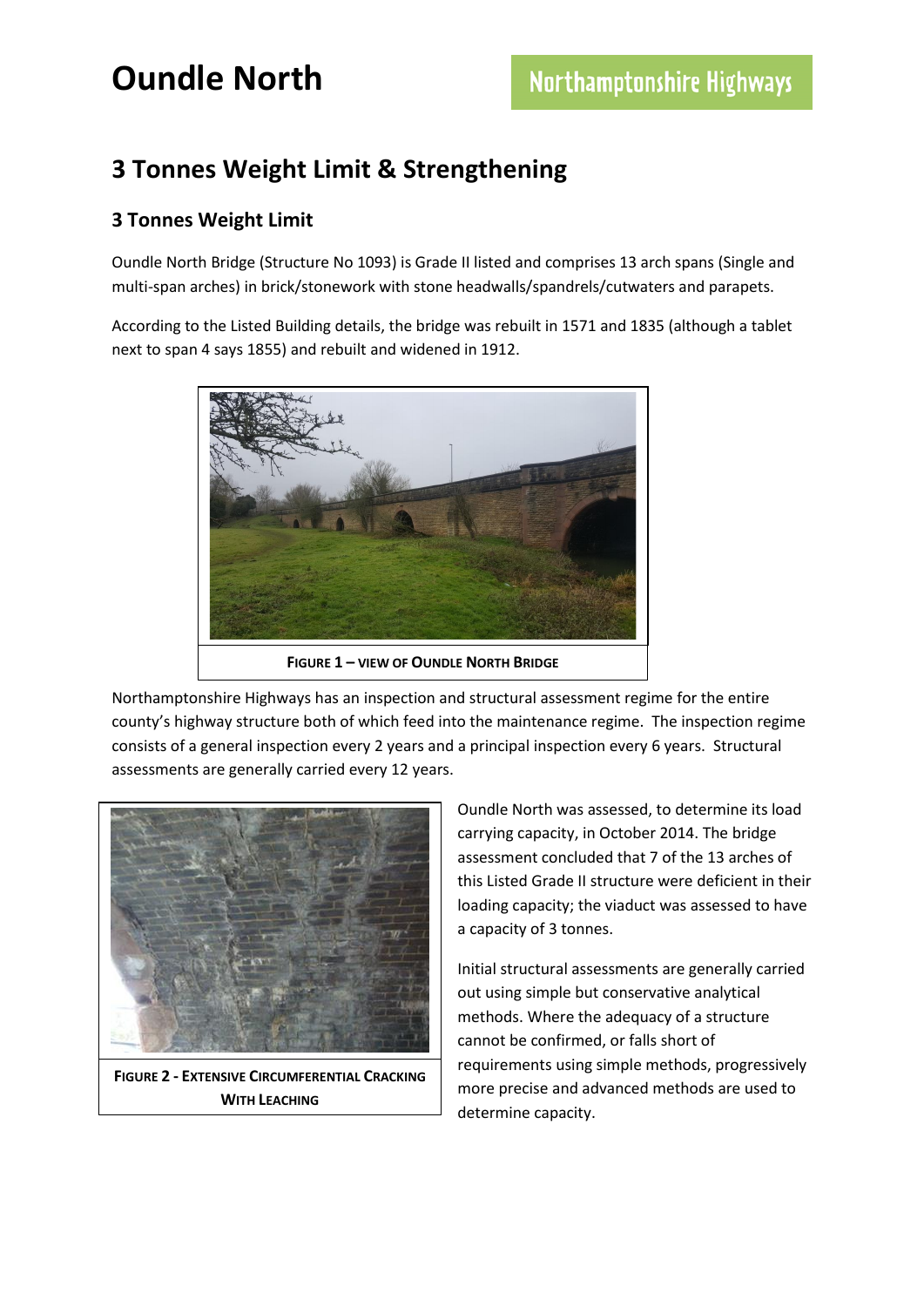### Northamptonshire Highways

Since the 2014 assessment the structure has been monitored remotely through a system known as Moniteye. This system accurately measures the structural movement and wirelessly transmits the data which is reviewed daily by Northamptonshire Highways. Over recent months the data is showing that considerable movements have been occurring. We have also used a remote camera to detect the type and size of vehicles causing the movement, however this has found to be unreliable.

The recent data identified that the condition is deteriorating and whilst there is not an immediate risk of collapse which would result in a full closure, action does need to be taken in the short term to prevent more damage

As Northamptonshire Highways has a duty, not only to safeguard members of the public, but to manage its structures that they do not pose an unacceptable risk to public safety it was decided to implement a permanent 3 Tonnes Weight Limit to prevent any further deterioration to the condition of the bridge.

The process of implementing a permanent restriction requires that we notify affected parties of our intention.

We have had the statutory consultation with regards to the above and a delegated decision report has been prepared. Once the delegated decision report has been signed we will move to the public consultation stage of the

process. This will take approximately 6 weeks.

There are four bus and coach services that use the bridge along with twelve to eighteen school busses. NCC is currently in discussion with the bus and coach companies on how to mitigate the effects of the proposed 3 tonnes weight limit on their service.

The restriction would be self-enforcing, so traffic width restriction and appropriate signage from either direction would be put in place, the intention would be to continue to allow 2 way car traffic to reduce the overall loading of the arch structures on the bridge whilst minimising traffic



**FIGURE 3 - CIRCUMFERENTIAL CRACKING WITH LEACHING** 



**FIGURE 4 - WEATHERED STONE AND CRACK ALONG THE EDGE OF THE VOUSSIORS**



**FIGURE 5 - LONGITUDINAL CRACKING IN ARCH**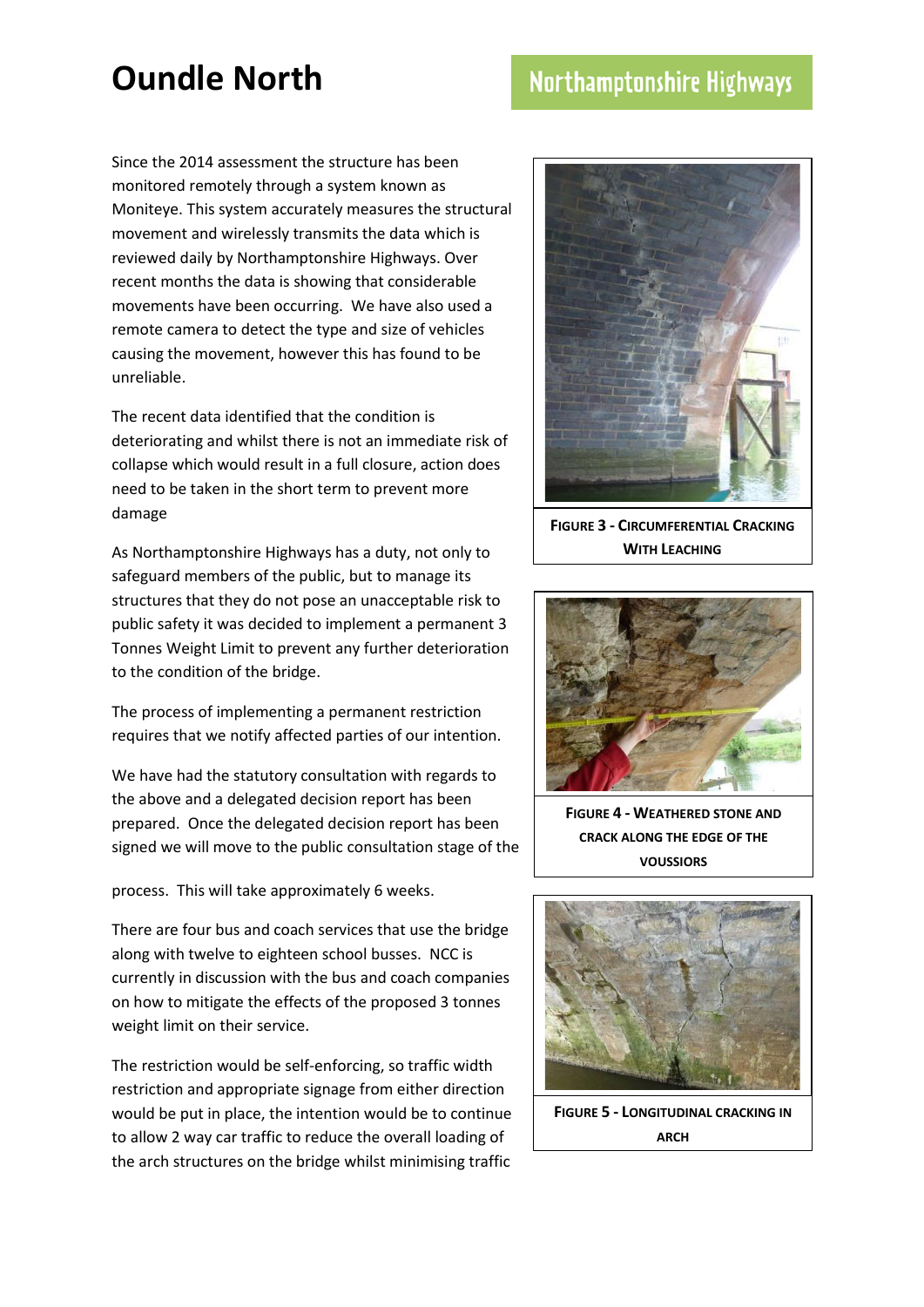disruption and delay.

A working group will be set up to discuss the implication of the 3t prohibition on the traffic movements in the area with Oundle Town Council and the surrounding parishes.

#### **Strengthening the Bridge**

Alongside monitoring of the bridge an options study was commissioned to consider strengthening solutions that ensures minimal

- visual impact to the structure (as a Grade II listed structure);
- Impact to those using the bridge both pedestrian and vehicular;
- **•** Excavation;
- impact on the statutory undertaker's plant and
- reduce structural temporary works

Following on from the recommendations of the options study a feasibility study was recently carried out to investigate options for the strengthening / refurbishment of the existing structure and develop viable options with approximate costing's and identify a preferred option.

Account has been taken of planning constraints, traffic management implications, safety implications, the requirements of the operational delivery team, land licensing, environmental implications and utility company apparatus.

The strengthening has to take into account the following:

- Heritage issues
- Potential archaeological impact
- Ease of construction
- Temporary works
- Possible diversion and/or support of Statutory Undertakers plant
- Future maintenance of the Statutory Undertakers plant
- **•** Traffic management during construction
- Access to the site
- Duration of construction works
- Possible phasing of works
- Aesthetics retention of the appearance of the structure



**FIGURE 6 - LONGITUDINAL CRACKING AND SPALLING**



**FIGURE 7 - LONGITUDINAL CRACKING BETWEEN VOUSSOIRS AND ARCH**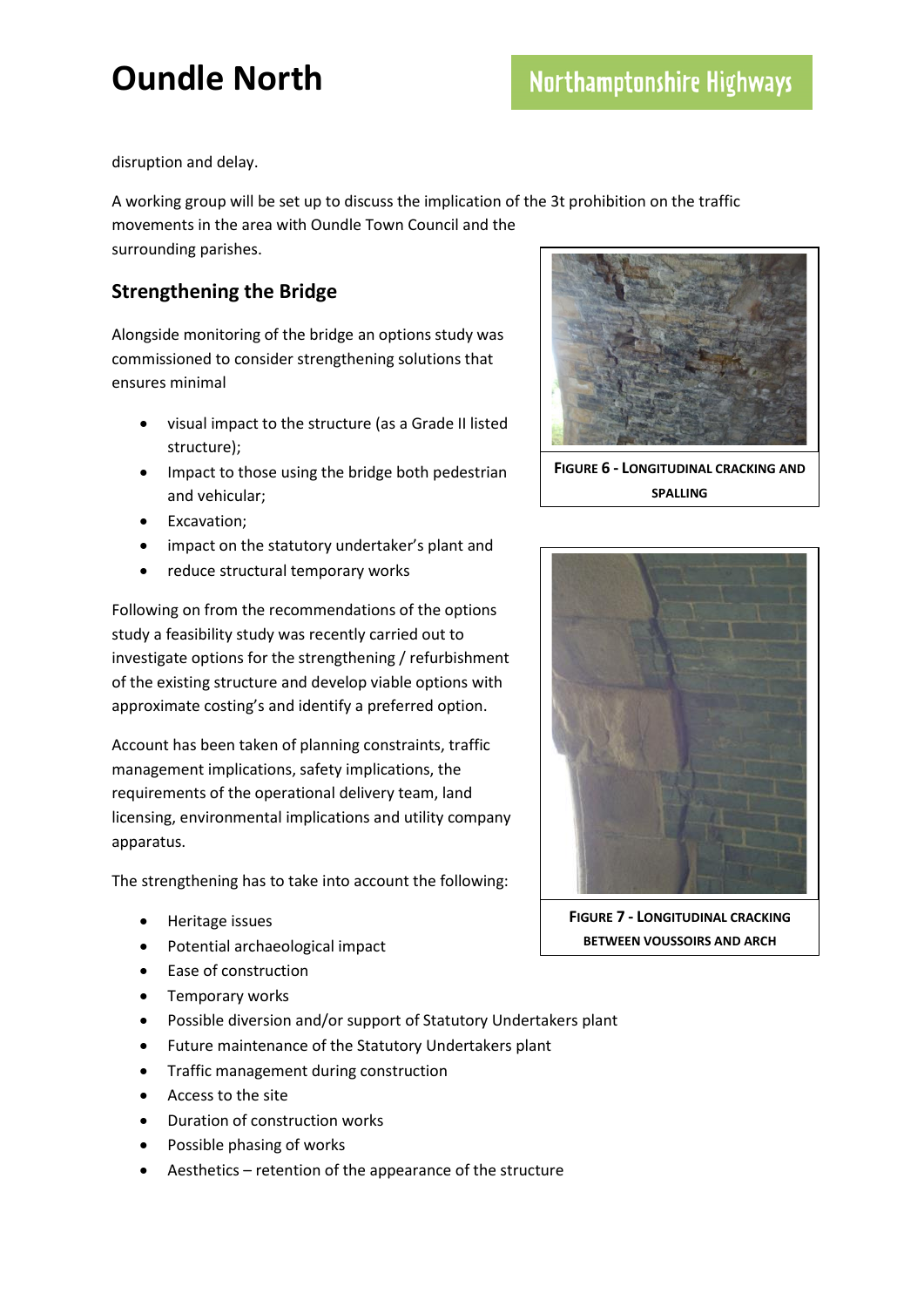### Northamptonshire Highways

Of the various options considered, those requiring the complete closure of Oundle North to all traffic for the duration of the works or pose an archaeological risk to the works were discounted and only two options are being considered for further development both of which are both proprietary systems.

The cost of strengthening/repairing the bridge was estimated at £750,000 in the feasibility study. However, the estimate may have to be revisited as a more recent Principal Inspection (W/C 30/04/2018) indicated that the

structure had deteriorated further.

We are currently working with a designer/contractor to put a budget price together. The likelihood that the sum required for the repairs/strengthening will be closer to the £1,000,000 mark when taking everything into consideration.

Given the current financial challenges the availability of additional funding has been severely restricted and therefore any exceptional and priority works now have to be accommodated from within the available budget envelope.

The bridge strengthening all depends on when we can secure funding to carry out the works.

#### **Scheme preparation work has commenced to address all issues caused by the impact damage**

As part of the scheme preparation works there are a number of consents / surveys / approvals that are required

- An Environmental assessment including ecological constraints appraisal and survey is required before any works can commence. Depending on the time of year, the survey can take 1-2 months and will look for evidence of protected species within the vicinity of the bridge. Should evidence be found then further studies/mitigation works could be required
- Environment Agency Consent is required for the structure, as we are working over main river, the



**FIGURE 8 – CRACKING AND DAMAGED STONEWORK**



**FIGURE 9 – CRACKING AND TWISTING OF PARAPET WALL**



**FIGURE 10 – GENERAL VIEW OF STEEL JOIST AND STONE CORBEL**



**FIGURE 11 – DAMAGE EAST END CORBEL**